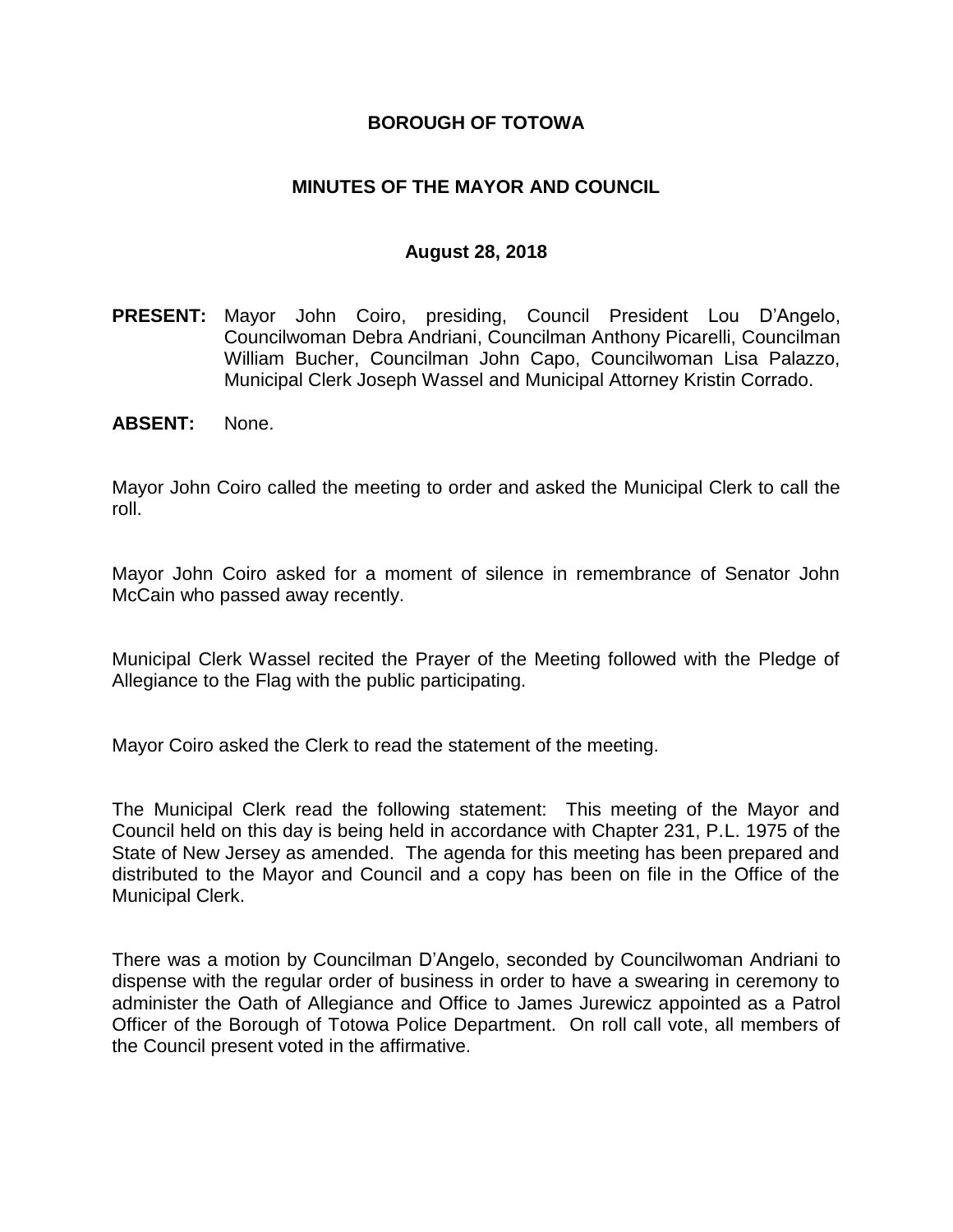Mayor Coiro went to the front of the dais and asked Council President Lou D'Angelo, Chairman of the Public Safety Committee and Police Chief Robert Coyle to join him. Mayor John Coiro then asked James Jurewicz to approach the dais to take the Oath of Allegiance and Office for Patrol Officer.

Mayor Coiro stated that it is always nice when we can appoint a new, young officer and this is our second this year, so Nick (Macaluso) will no longer be the rookie. Said that when he met James and he told me that he graduated from Muhlenberg College as a Finance major and worked in Finance for a few years, but decided that it wasn't for him and he wanted to become a police officer, so he put himself through the academy, we felt that this is the type of dedicated officer that we wanted. We feel that James is qualified and will become a good officer.

Mayor John Coiro administered the Oath of Allegiance and Office to Patrol Officer James Jurewicz, with his girlfriend Courtney holding the Bible.

Councilman D'Angelo congratulated James and welcomed him aboard, said he is a fine gentleman and told him to lean on his brothers and sister and to be safe.

Police Chief Coyle thanked the Mayor and Council, Borough Clerk Wassel, Borough Attorney (Senator) Corrado and the administration for moving forward with this appointment, then acknowledged and thanked all the members of the Totowa Police Department for being here. Chief Coyle also acknowledged and recognized the many family and friends in attendance – from his Mom Martha, Dad Bob, his two older brothers Mike and Robert and his lady friend Courtney. Chief Coyle then proceeded to provide a little background information on James.

Patrol Officer Jurewicz said he appreciated everyone for being here tonight and that he wasn't expecting the turnout, then thanked his family and friends, the Mayor and Council for the opportunity, and said that he is looking forward to working with his brothers and sister.

A badge symbolic to the rank of Patrol Officer was presented to Patrol Officer James Jurewicz by Police Chief Robert Coyle.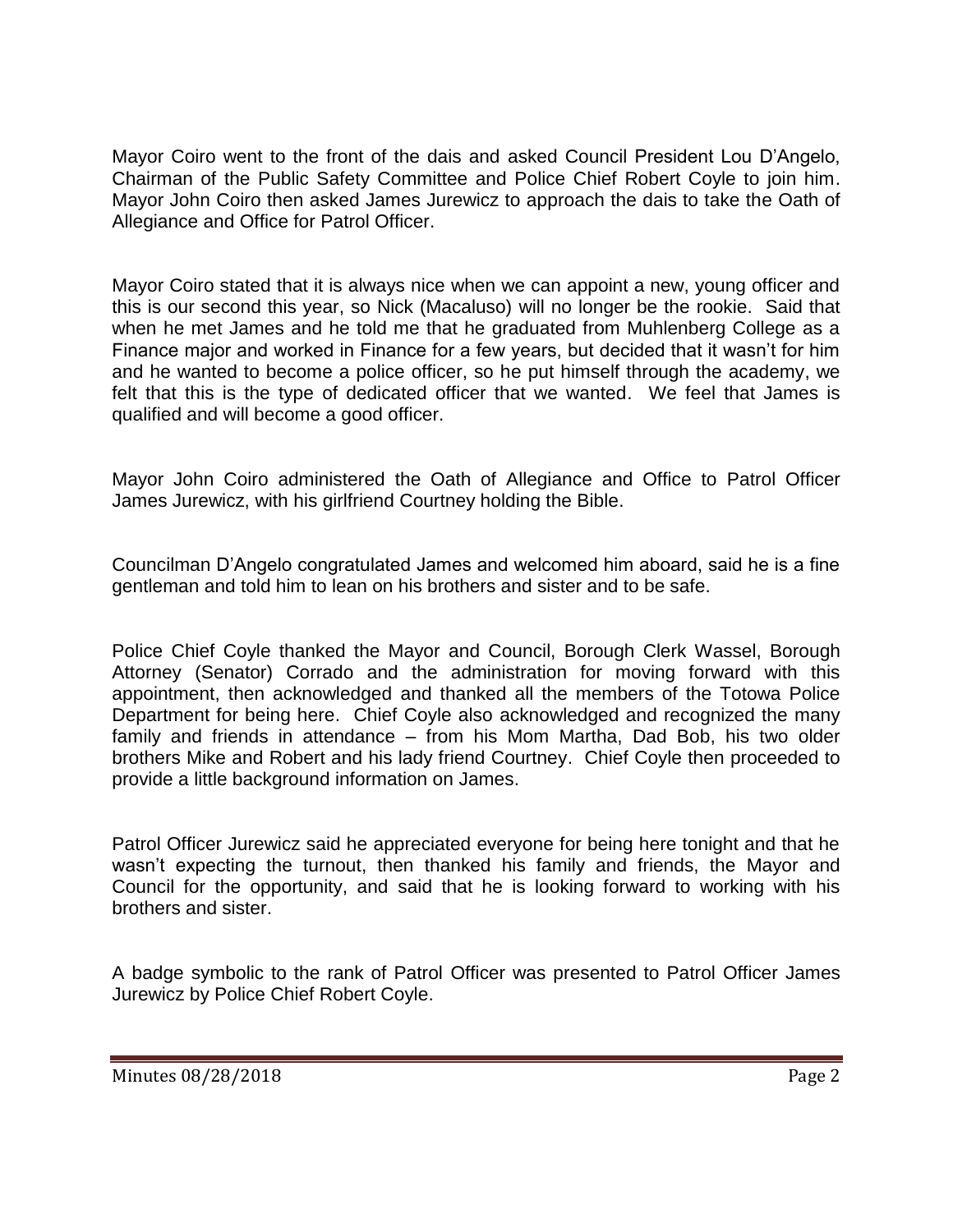Congratulations were extended to Patrol Officer Jurewicz by the rest of the Council, the Borough Clerk and Borough Attorney.

Mayor Coiro called for a recess, so all in attendance could also offer their congratulations to our new Patrol Officer.

There was a motion by Councilman D'Angelo, seconded by Councilwoman Andriani to revert to the regular order of business. On roll call vote, all members of the Council present voted in the affirmative.

Mayor Coiro asked if any members of the Council, the Municipal Clerk or the Municipal Attorney wished to address the Council.

There were no reports.

#### CITIZENS HEARD:

Mike Mahometa, 269 Lincoln Avenue: 1) Asked that we expand the drainage system at the PAL to include a regular storm sewer with a 24" concrete pipe. Mayor Coiro: Asked DPW Superintendent Jim Niland if he looked into this yet. DPW Superintendent Niland: Said that he hadn't, but if it is in reference to the last storm then nothing would have helped. He also said that this would be tough with all the rock up there. 2) Commented about the speeding on Lincoln Avenue during ball games and asked that the speed radar monitor be put up. Mayor Coiro: Told Police Chief Coyle to put the speed radar monitor up on Lincoln Avenue before the start of football.

There was a motion by Councilman Picarelli, seconded by Councilman Capo to approve the Minutes of the Mayor and Council for the meeting of August 14, 2018. On roll call vote, all members of the Council present voted in the affirmative. Councilwoman Andriani abstained from the voting.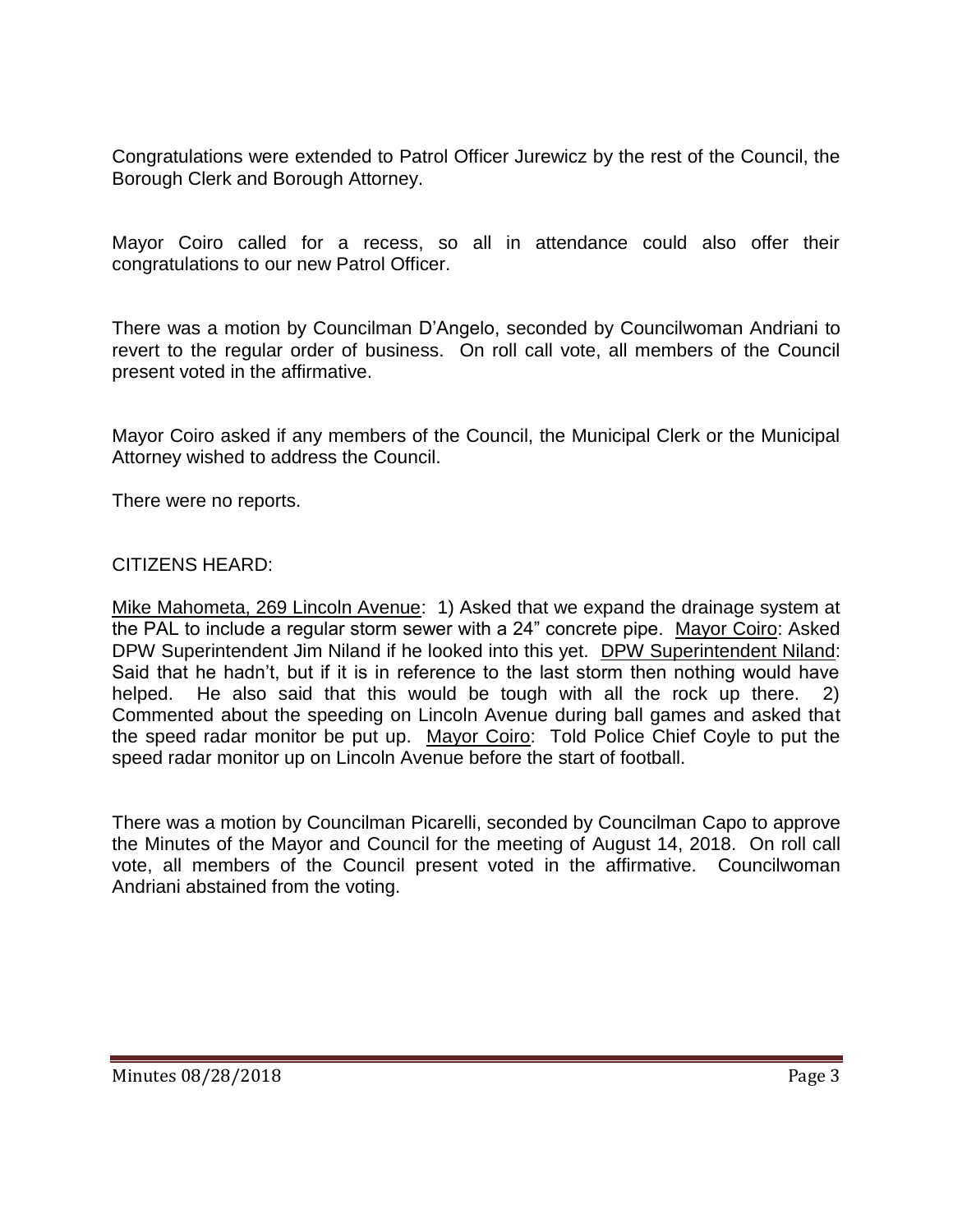### COMMITTEE ON FINANCE:

There was a motion by Councilman Picarelli, seconded by Councilman D'Angelo to approve Resolution No. 2018-18 for the payment of bills. On roll call vote, all members of the Council present voted in the affirmative.

There was a motion by Councilman Picarelli, seconded by Councilman D'Angelo to adopt the following Resolution Authorizing Settlement Of The 2015 Tax Appeal Entitled Victor Amador V. Borough Of Totowa. On roll call vote, all members of the Council present voted in the affirmative.

### RESOLUTION NO. 92-2018

#### RESOLUTION AUTHORIZING SETTLEMENT OF THE 2015 TAX APPEAL ENTITLED VICTOR AMADOR V. BOROUGH OF TOTOWA

WHEREAS, there have been appeals of the real property tax assessments for the stated tax years; and

WHEREAS, each Block and Lot listed therein was assessed at the amount stated therein; and

WHEREAS, the proposed Stipulation of Settlement, a copy of which is incorporated herein as if set forth at length, has been reviewed and recommended by the Borough Tax Assessor and Borough Tax Expert; and

WHEREAS, the settlement of these matters on the attached list are in the best interest of the Borough of Totowa.

NOW, THEREFORE, BE IT RESOLVED, by the Mayor and Council of the Borough of Totowa, New Jersey, as follows:

- 1. The Borough's Tax Appeal Attorney, Raymond B. Reddin, Esq. is authorized to execute the Stipulation of Settlement on behalf of the Borough of Totowa with respect to the tax appeals on the attached list which are currently pending in the Tax Court of New Jersey.
- 2. All municipal officials are hereby authorized to take whatever action may be necessary to implement the terms of this Resolution and authorizes the Special Tax Counsel to enter into the Stipulation of Settlement as provided by Taxpayer.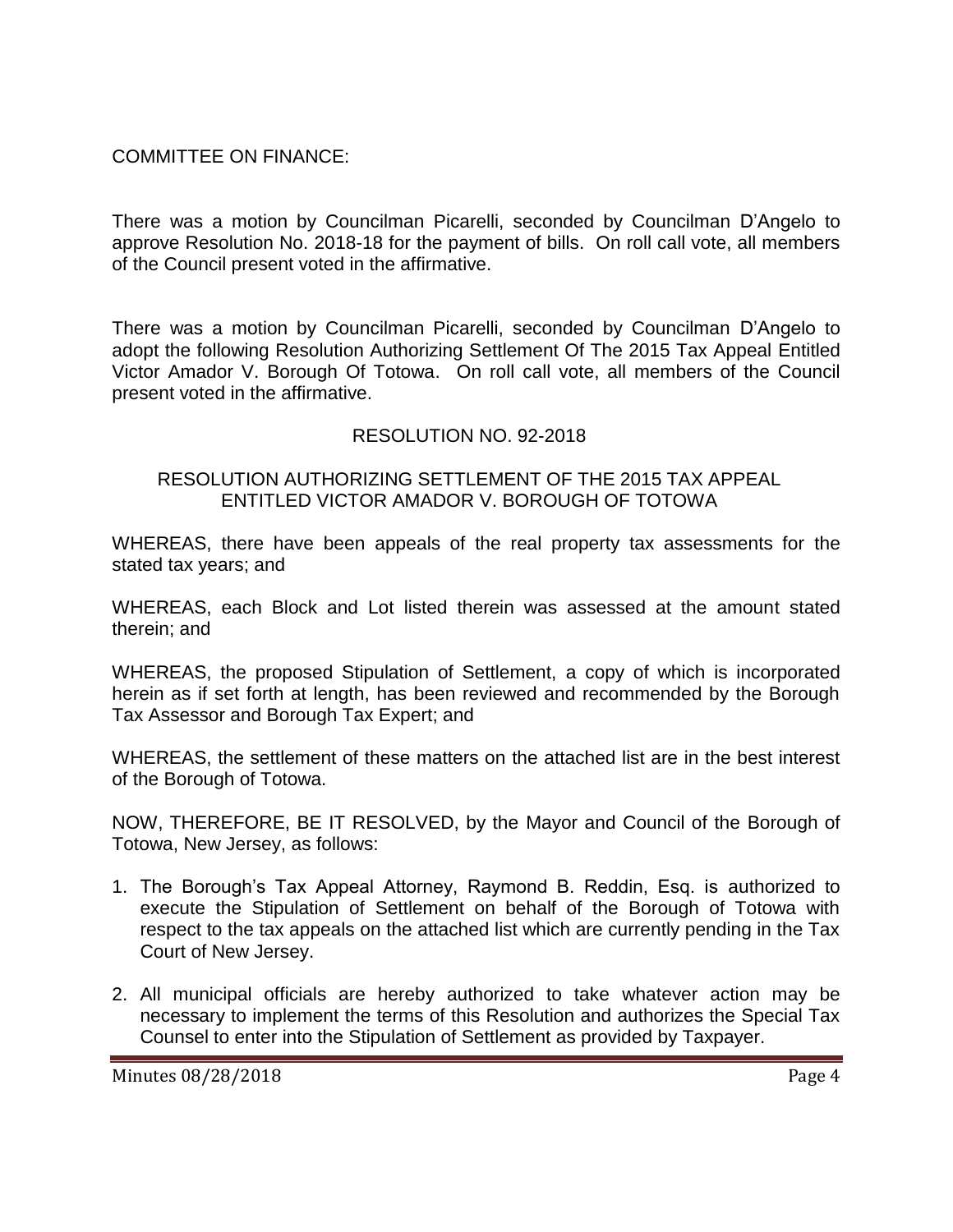There was a motion by Councilman Picarelli, seconded by Councilman D'Angelo to adopt the following Resolution Authorizing Settlement Of The 2017 And 2018 Tax Appeal Entitled Modi Ketang V. Borough Of Totowa. On roll call vote, all members of the Council present voted in the affirmative.

# RESOLUTION NO. 93-2018

#### RESOLUTION AUTHORIZING SETTLEMENT OF THE 2017 AND 2018 TAX APPEAL ENTITLED MODI KETANG V. BOROUGH OF TOTOWA

WHEREAS, there have been appeals of the real property tax assessments for the stated tax years; and

WHEREAS, each Block and Lot listed therein was assessed at the amount stated therein; and

WHEREAS, the proposed Stipulation of Settlement, a copy of which is incorporated herein as if set forth at length, has been reviewed and recommended by the Borough Tax Assessor and Borough Tax Expert; and

WHEREAS, the settlement of these matters on the attached list are in the best interest of the Borough of Totowa.

NOW, THEREFORE, BE IT RESOLVED, by the Mayor and Council of the Borough of Totowa, New Jersey, as follows:

- 1. The Borough's Tax Appeal Attorney, Raymond B. Reddin, Esq. is authorized to execute the Stipulation of Settlement on behalf of the Borough of Totowa with respect to the tax appeals on the attached list which are currently pending in the Tax Court of New Jersey.
- 2. All municipal officials are hereby authorized to take whatever action may be necessary to implement the terms of this Resolution and authorizes the Special Tax Counsel to enter into the Stipulation of Settlement as provided by Taxpayer.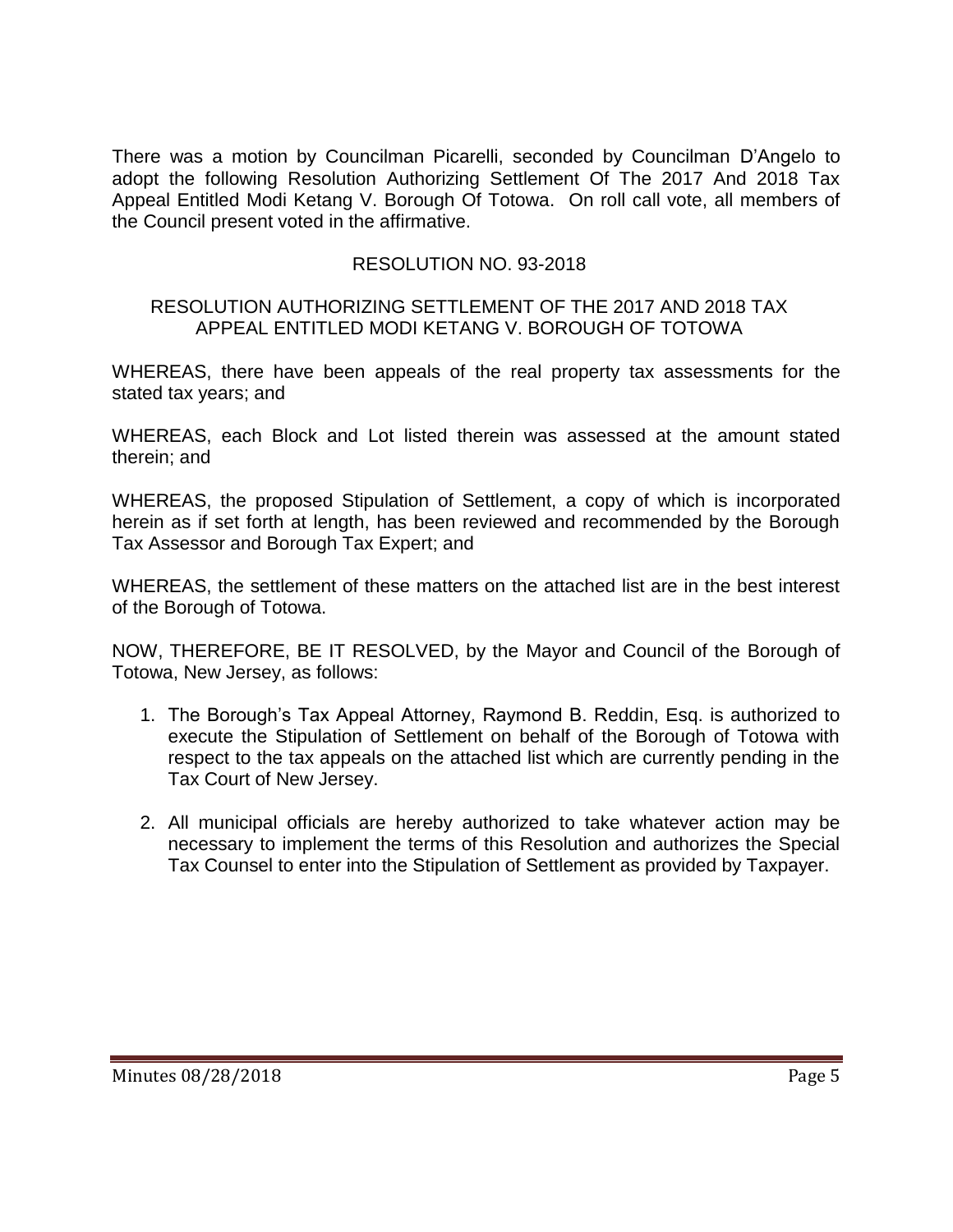# COMMITTEE ON PUBLIC SAFETY:

There was a motion by Councilman D'Angelo, seconded by Councilman Capo to adopt the following Resolution Authorizing The Intent To Purchase A New Ladder Truck From The Houston-Galveston Area Council Cooperative. On roll call vote, all members of the Council present voted in the affirmative.

# RESOLUTION NO. 94-2018

### RESOLUTION AUTHORIZING THE INTENT OF THE BOROUGH OF TOTOWA TO PURCHASE A NEW LADDER TRUCK FROM THE HOUSTON-GALVESTON AREA COUNCIL COOPERATIVE

WHEREAS, the Borough of Totowa Fire Chief has recommended the purchase of a new Aerial Ladder Fire Truck for the protection of life and property of the residents of the Borough of Totowa; and

WHEREAS, more specifically, the Fire Chief has recommended the purchase of one (1) new Cyclone II 110' Aerial Ladder from the Houston-Galveston Area Council Cooperative ("H-GAC"); and

WHEREAS, H-GAC Contract No. FS12-17 has been awarded to Absolute Fire Protection Co., Inc., 280 Hamilton Boulevard, South Plainfield, New Jersey 07080 for the purchase of Ladder Trucks and all related equipment; and

WHEREAS, Absolute Fire Protection Co., Inc. has submitted a proposal dated April 19, 2018 for the purchase and delivery of one (1) new Cyclone II' Aerial Ladder in the amount of \$1,072,359.00, a copy of which is one file in the office of the Borough of Totowa Municipal Clerk; and

WHEREAS, the Borough of Totowa's Chief Financial Officer has certified that the funds are available for this purpose; and

WHEREAS, pursuant to the applicable New Jersey State laws, the purchase of this fire apparatus may be authorized without public bidding; and

WHEREAS, the Mayor and Council of the Borough of Totowa desire to authorize the intent to purchase one new (1) new Cyclone II 100' Aerial Ladder.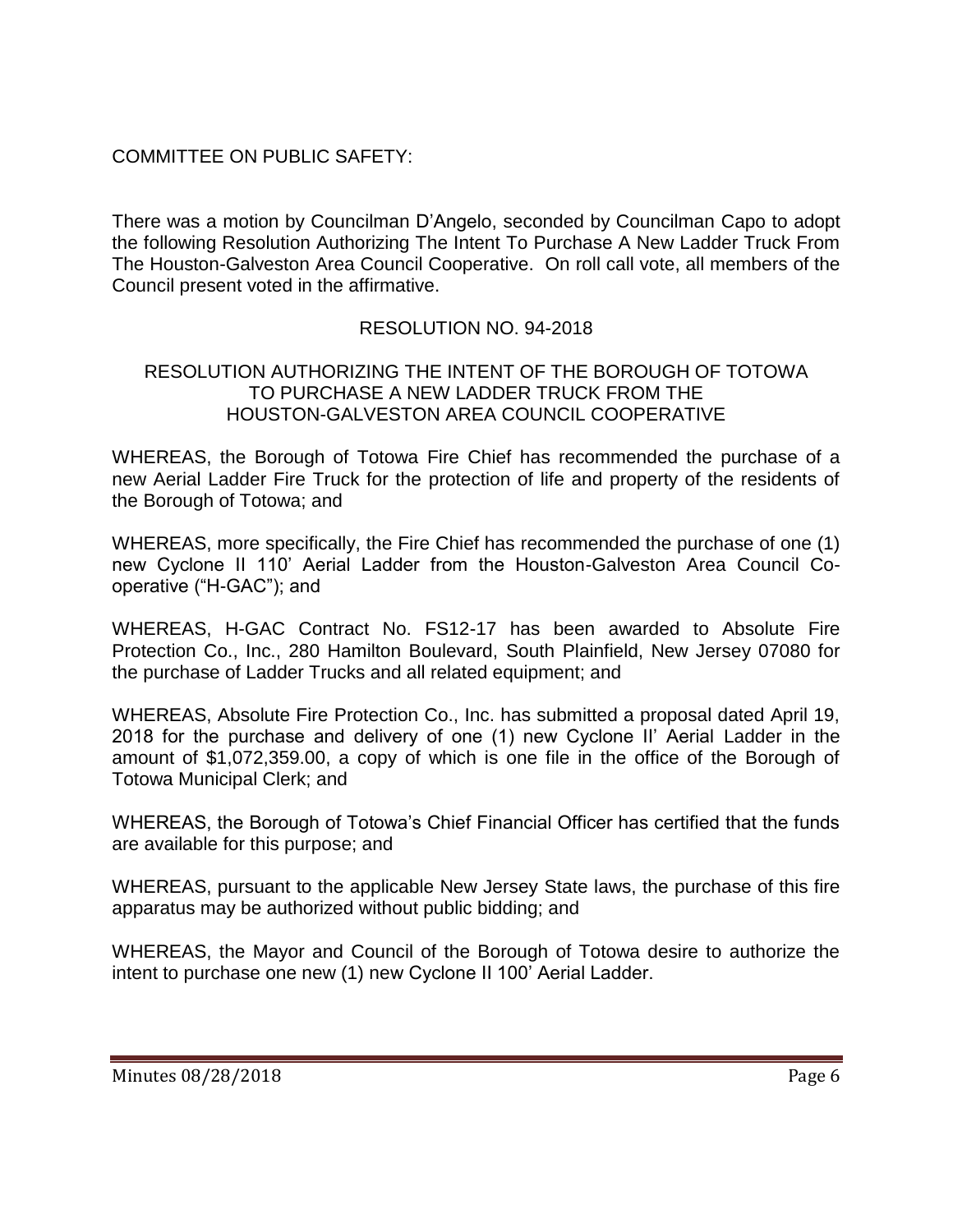NOW, THEREFORE, BE IT RESOLVED, that the Mayor and Council of the Borough of Totowa do hereby authorize the intent of the Borough of Totowa to purchase one (1) new Cyclone II 110' Aerial Ladder from Fire Protection Co., Inc. for a total cost of \$1,072,359.00.

BE IT FURTHER RESOLVED, that this purchase will be authorized in accordance with the unit pricing Terms and conditions set forth in H-GAC Contract No. FS12-17.

BE IT FURTHER RESOLVED, that the Mayor and Municipal Council of the Borough of Totowa do hereby authorize the Municipal Clerk and Fire Chief to execute any and all instruments relating thereto.

COMMITTEE ON PUBLIC WORKS:

There was a motion by Councilman Bucher, seconded by Councilwoman Palazzo to accept the following bids for the Furler Street Improvements. On roll call vote, all members of the Council present voted in the affirmative.

Company Amount Bid John Garcia Construction **\$590,640.20** Clifton, NJ 07013

Upon the recommendation of the Engineer, there was a motion by Councilman Bucher, seconded by Councilwoman Palazzo to adopt the following resolution to award the contract to the lowest responsible bidder. On roll call vote, all members of the Council present voted in the affirmative.

#### RESOLUTION NO. 95-2018

#### RESOLUTION AUTHORIZING CONTRACT FOR FURLER STREET IMPROVEMENTS

WHEREAS, the Borough of Totowa has received a Municipal Aid Grant from the New Jersey Department of Transportation ("NJDOT") in 2016 for various improvements for Furler Street which includes the milling and resurfacing of the roadway and other associated site improvements; and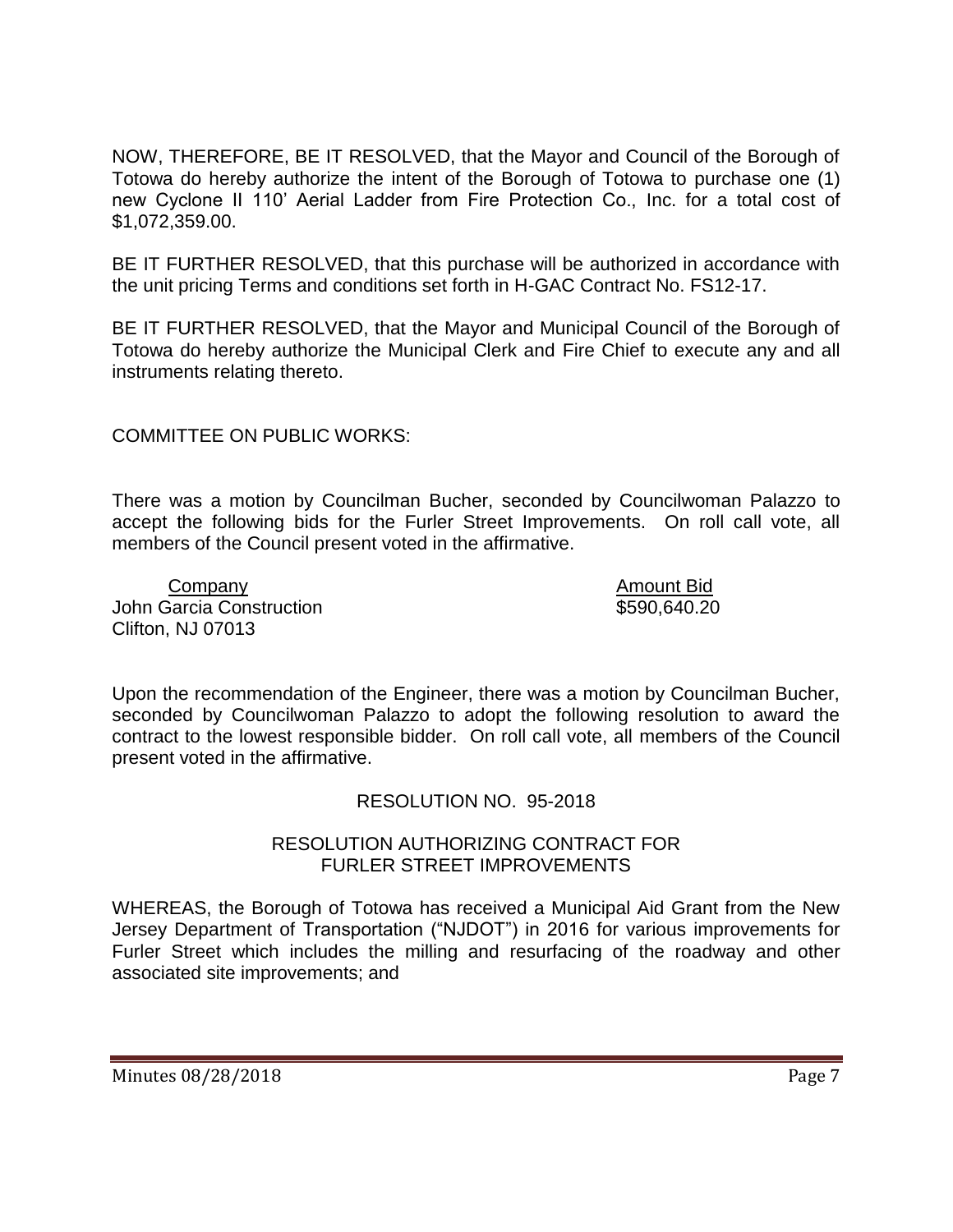WHEREAS, by Resolution No. 40-2017 dated February 14, 2018, the Mayor and Council of the Borough of Totowa authorized Richard A. Alaimo Engineering Associates to provide design services, preparing bid documents, assisting in the bidding process and supervising construction of the Furler Street Improvement Project; and

WHEREAS, the Mayor and Council of the Borough of Totowa did advertise for receipt of sealed bids in accordance with the specifications entitled "Borough of Totowa, 2017 N.J.D.O.T. Municipal Aid Program Furler Street Improvements, Contract No. 2018-3"; and

WHEREAS, the Borough of Totowa did receive sealed bids at its Municipal Building on August 14, 2018; and

WHEREAS, the lone bid was submitted by John Garcia Construction Co. Inc., 183 Friar Lane, Clifton, New Jersey 07013 in the amount of \$590,640.20, a copy of which is on file in the office of the Borough of Totowa Municipal Clerk; and

WHEREAS, the Mayor and Council of the Borough of Totowa have determined that the bid submitted by John Garcia Construction Co. Inc. be accepted as the lowest responsible bid.

NOW, THEREFORE, BE IT RESOLVED, that the Mayor and Council of the Borough of Totowa do hereby accept the bid of by John Garcia Construction Co. Inc. for the Furler Street Improvements as the lowest responsible bid for the total sum of \$590,640.20

BE IT FURTHER RESOLVED, that the Municipal Council of the Borough of Totowa does hereby authorize the Mayor and Municipal Clerk to execute any and all necessary instruments relating thereto.

BE IT FURTHER RESOLVED, that the award of this contract is subject to the approval of the New Jersey Department of Transportation.

COMMITTEE ON ENGINEERING & PUBLIC PROPERTY:

There was a motion by Councilman Capo, seconded by Councilwoman Andriani to accept the following bids for the Sanitary Sewer Main Rehabilitation – Phases V & VI. On roll call vote, all members of the Council present voted in the affirmative.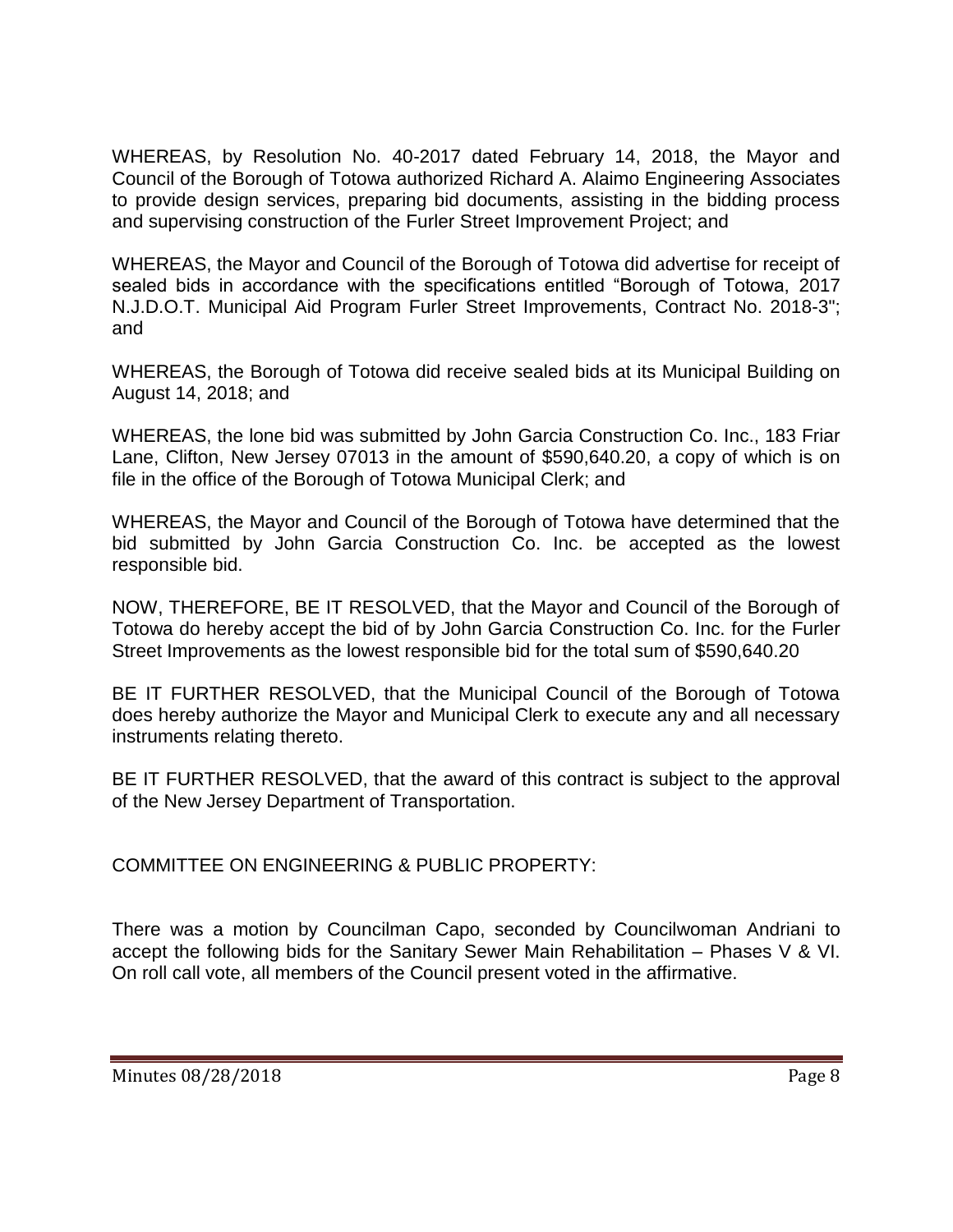#### Company Amount Bid North American Pipeline Services, LLC  $$168,088.20$ Freehold, NJ 07728

There was a motion by Councilman Capo, seconded by Councilwoman Andriani to adopt the following resolution to award the contract to the lowest responsible bidder. On roll call vote, all members of the Council present voted in the affirmative.

### RESOLUTION NO. 96-2018

#### RESOLUTION AUTHORIZING CONTRACT FOR SANITARY SEWER MAIN REHABILITATION – PHASES V & VI

WHEREAS, in August of 2011, the Borough of Totowa suffered the devastating effects of Hurricane Irene which resulted in unprecedented flooding throughout the community; and

WHEREAS, following the Hurricane, the Borough of Totowa Municipal Engineer recommended the rehabilitation of portions of the sanitary sewer mains located throughout the municipality; and

WHEREAS, to date, four Phases of the on-going Sanitary Sewer Main Rehabilitation Project have been completed; and

WHEREAS, the Borough of Totowa Municipal Engineer has now recommended the rehabilitation of existing sanitary sewer mains within Mitchell Avenue, from Union Boulevard to Lind Road, and Riverview Drive, between Rosalie Avenue and Margaret Street; and

WHEREAS, the work consists primarily of the installation of cured-in-place lining for approximately 1,190 linear feet of existing sanitary sewer main; and

WHEREAS, the Borough of Totowa received a Block Grant from Passaic County through the Community Development Block Grant Program for the additional rehabilitation work; and

WHEREAS, by Resolution No. 94-2017 dated July 11, 2017, the Mayor and Council of the Borough of Totowa authorized Richard A. Alaimo Engineering Associates to provide design services, preparing bid documents, assisting in the bidding process and supervising construction for the continuing Rehabilitation Project; and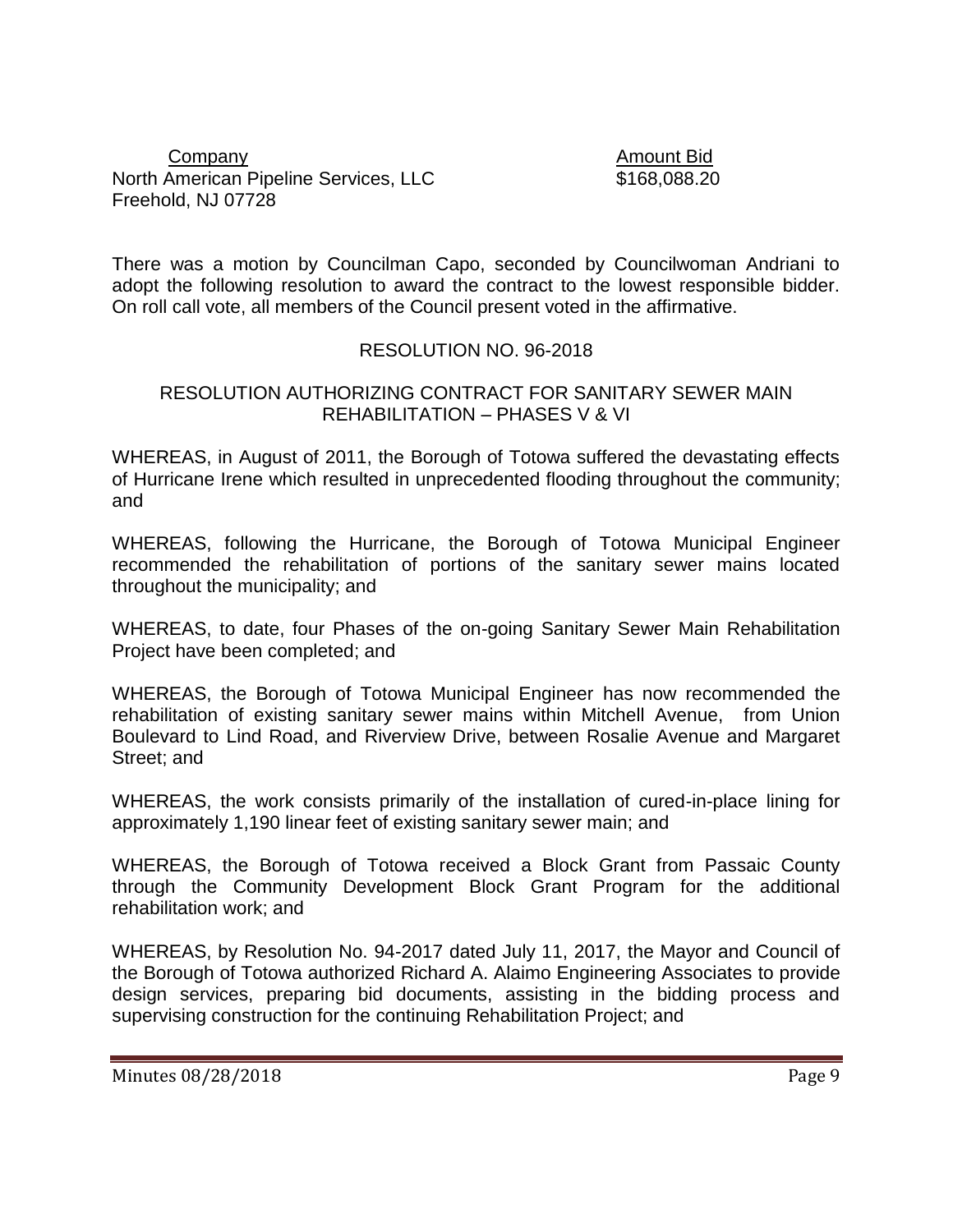WHEREAS, the Mayor and Council of the Borough of Totowa did advertise for receipt of sealed bids in accordance with the specifications entitled "Borough of Totowa, 2015 Community Development Block Grant Sanitary Sewer Main Rehabilitation – Phases V & VI, Contract No. 2018-1"; and

WHEREAS, the Borough of Totowa did receive sealed bids at its Municipal Building on August 22, 2018; and

WHEREAS, the lone bid was submitted by North American Pipeline Services LLC, 210 Bennett Road, Freehold, New Jersey 07728 in the amount of \$168,088.20, a copy of which is on file in the office of the Borough of Totowa Municipal Clerk; and

WHEREAS, the Mayor and Council of the Borough of Totowa have determined that the bid submitted by North American Pipeline Services LLC be accepted as the lowest responsible bid.

NOW, THEREFORE, BE IT RESOLVED, that the Mayor and Council of the Borough of Totowa do hereby accept the bid of by North American Pipeline Services LLC for the Sanitary Sewer Main Rehabilitation – Phases V & VI as the lowest responsible bid for the total sum of \$168,088.20.

BE IT FURTHER RESOLVED, that the Municipal Council of the Borough of Totowa does hereby authorize the Mayor and Municipal Clerk to execute any and all necessary instruments relating thereto.

COMMITTEE ON LIAISON & INSPECTION:

There was a motion by Councilwoman Andriani, seconded by Councilman Bucher to adopt the following Resolution Awarding Contract For The Clean Up Of Property At 503 Preakness Avenue. On roll call vote, all members of the Council present voted in the affirmative.

#### RESOLUTION NO. 97-2018

### RESOLUTION AWARDING CONTRACT FOR THE CLEAN UP OF PROPERTY AT 503 PREAKNESS AVENUE

WHEREAS, John Gerhold is the owner of property identified as Block 7, Lot 1.02 on the official Tax Map of the Borough of Totowa and more commonly known as 503 Preakness Avenue, Totowa, New Jersey 07512; and

Minutes 08/28/2018 **Page 10**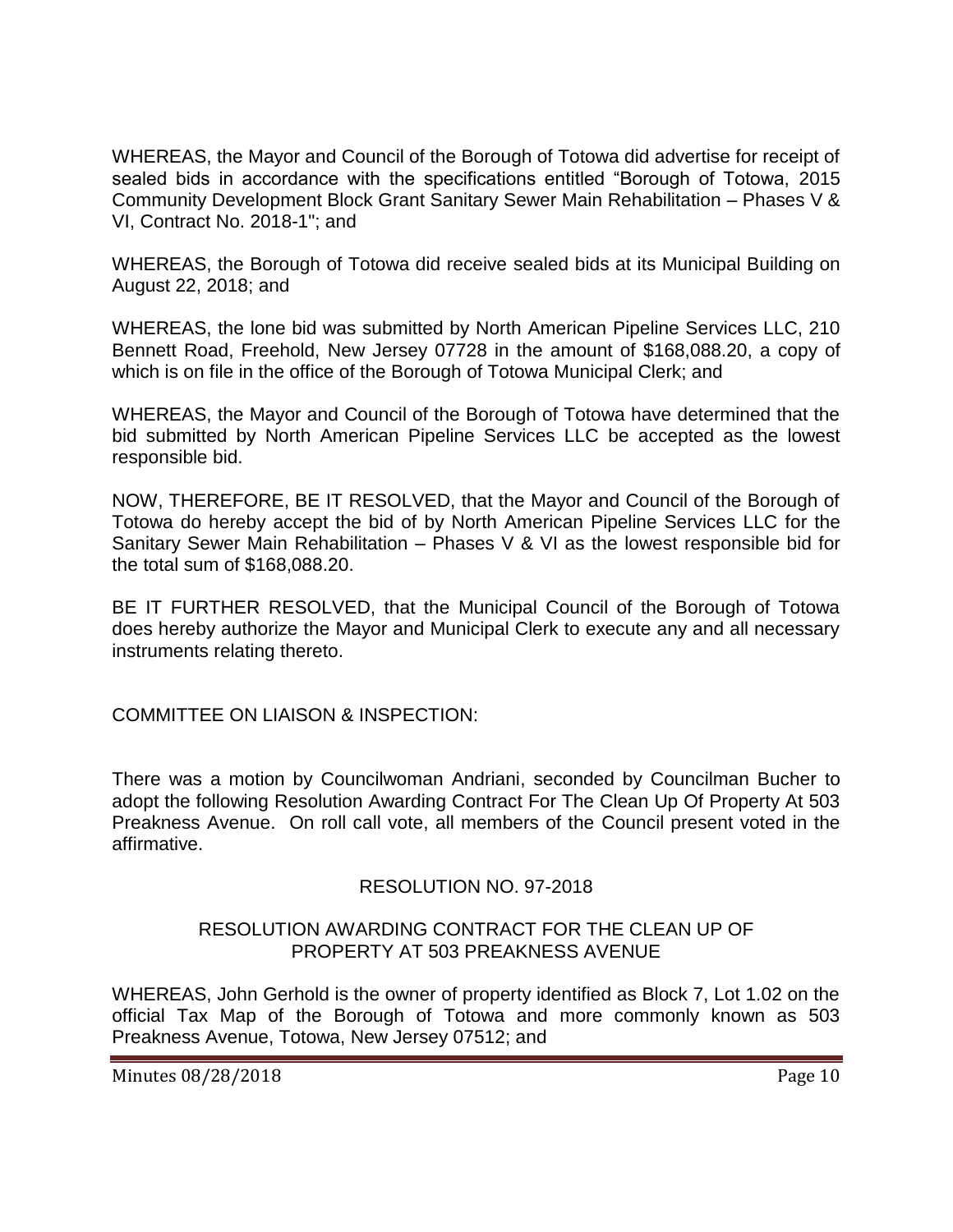WHEREAS, the Borough of Totowa Zoning Office has issued numerous warning notices and summonses to the property owner for failing to maintain the property including but not limited to failing to maintain the lawn and shrubs and dumping of garbage on the premises; and

WHEREAS, the property maintenance violations exist in the front yard, side yard and rear yard of the site; and

WHEREAS, the property owner has been found guilty of these violations and ordered to immediately clean up the property; and

WHEREAS, the property owner has failed to remedy the violations and it now constitutes a hazard for the homeowner as well as the adjoining property owners; and

WHEREAS, the Superintendent of the Borough of Totowa Department of Public Works has solicited proposals from licensed companies to clean up the property; and

WHEREAS, a proposal was submitted by Boro Landscaping, 299 Grant Avenue, Suite 3, Totowa, New Jersey 07512 to completely clean the property and remove all brush, bamboo and debris 503 Preakness Avenue in the amount of \$6,500.00, a copy of which is on file in the office of the Borough of Totowa Municipal Clerk; and

WHEREAS, the Mayor and Council of the Borough of Totowa have determined that there is a need to clean up the property located at 503 Preakness Avenue for the wellbeing and safety of the residents of the Borough of Totowa; and

WHEREAS, pursuant to the applicable New Jersey State laws, these cleaning services may be authorized without public bidding.

NOW, THEREFORE, BE IT RESOLVED, that the Mayor and Council of the Borough of Totowa do hereby authorize the Borough of Totowa to enter into a contract with Boro Landscaping for the cleaning up of property at 503 Preakness Avenue in the amount of \$6,500.00.

BE IT FURTHER RESOLVED, that the Mayor and Municipal Council of the Borough of Totowa do hereby authorize the Municipal Clerk and DPW Superintendent to execute any and all instruments relating thereto.

BE IT FURTHER RESOLVED, that a lien shall be placed on the property located at 503 Preakness Avenue, Totowa, New Jersey 07512 for all costs incurred with the cleaning up of the property.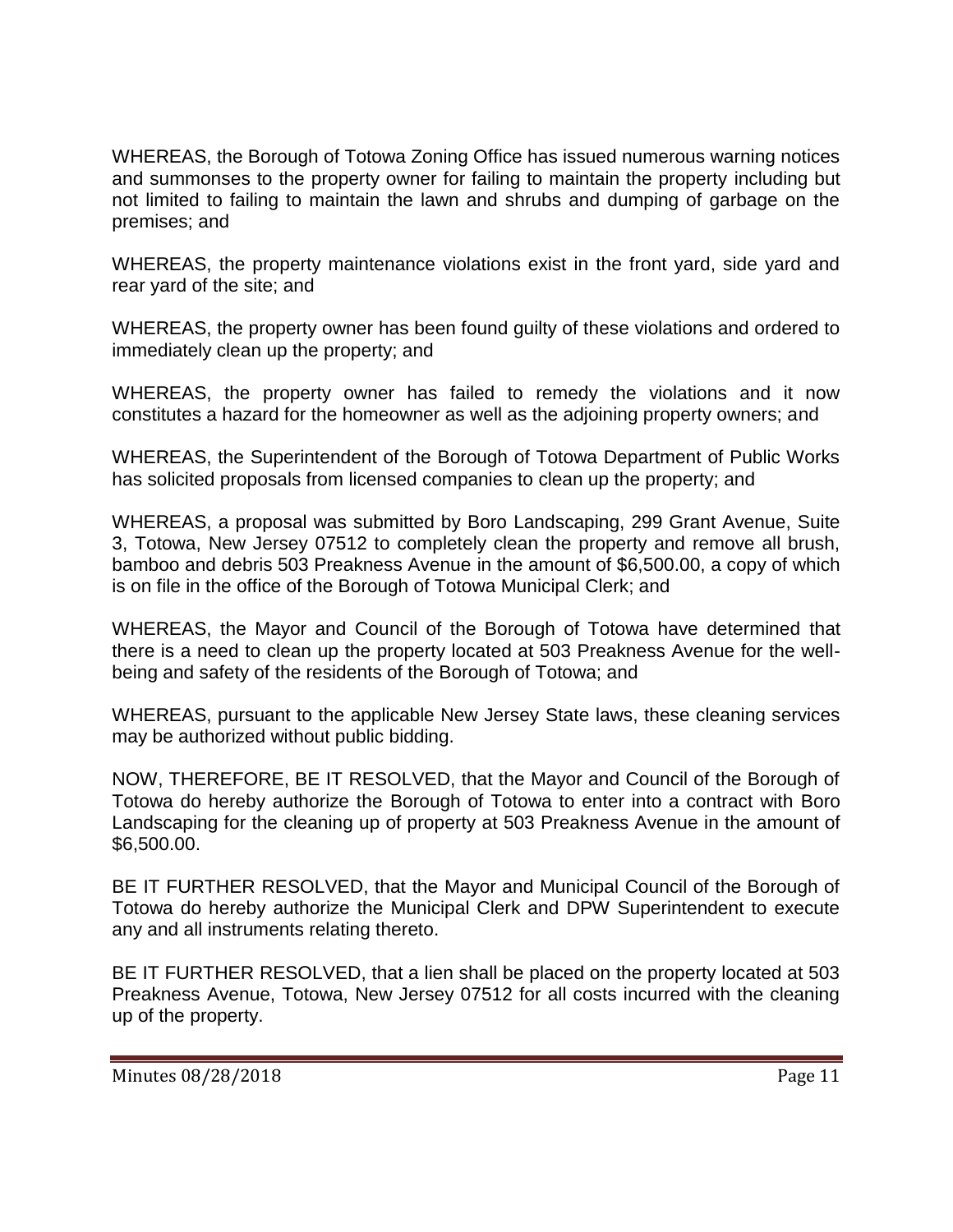A letter from Construction Code Official Allan Burghardt advising that he will be on vacation from September 11 – 21, 2018 was received and filed.

COMMITTEE ON LEGISLATION & ORDINANCES:

There was a motion by Councilwoman Palazzo, seconded by Councilman Picarelli to introduce on first reading and advertise for public hearing the following entitled ordinance. On roll call vote, all members of the Council present voted in the affirmative.

### **ORDINANCE NO. 14-2018**

### **CAPITAL ORDINANCE AMENDING ORDINANCE NO. 11-2018 OF THE BOROUGH OF TOTOWA, IN THE COUNTY OF PASSAIC, NEW JERSEY**

There was a motion by Councilwoman Palazzo, seconded by Councilman Picarelli to adopt the following Resolution Re: Emergency Appropriation In Accordance With N.J.S.A. 40A:4-48 – Down Payment On Improvements. On roll call vote, all members of the Council present voted in the affirmative.

# RESOLUTION NO. 98-2018

Resolution Re: Emergency Appropriation In Accordance With N.J.S.A. 40A:4-48 – Down Payment On Improvements

WHEREAS, an emergency has arisen with respect to the funding of the down payment on improvements for the Acquisition of Property for Historic Preservation in the Borough of Totowa; and

WHEREAS, no adequate provision was made in the 2018 budget for the unforeseen aforesaid purpose, and N.J.S.A. 40A:4-46 provides for the creation of an emergency appropriation for the purpose above mentioned; and

WHEREAS, the total amount of emergency appropriations created including the appropriation to be created by this resolution is \$15,000 and, three percent (3%) of the total operating appropriations in the Budget for the year 2018 is \$551,298.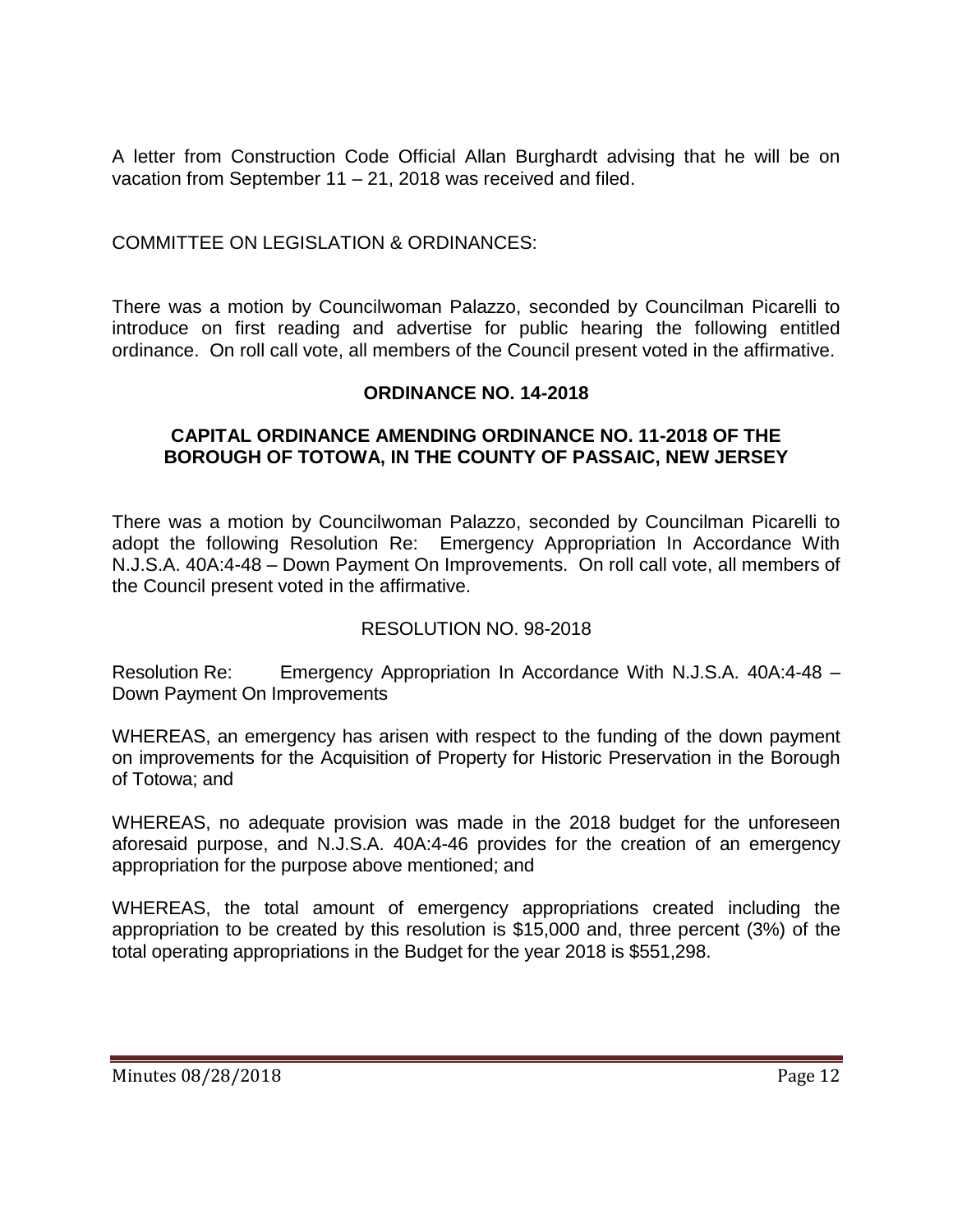NOW, THEREFORE, BE IT RESOLVED, by the Governing Body of the Borough of Totowa, County of Passaic (not less than two-thirds of all members thereof affirmatively concurring) that the emergency appropriation made for Down Payment on Improvements in the amount of \$15,000 will be provided in full in the 2019 budget of the Borough and that in accordance with N.J.S.A. 40A:4-48 that:

1. An emergency appropriation be and the same is hereby made for:

 Current Fund Capital Improvements Down Payment on Improvements \$15,000

- 2. Said emergency appropriation shall be provided for in full in the 2019 budget of the Borough.
- 3. That funds for the appropriation shall be provided from surplus funds on hand.
- 4. That two (2) certified copies of this Resolution be filed with the Director of the Division of Local Government Services.
- 5. That the statement prepared by the Chief Financial Officer as required by the Local Finance Board has been filed with the Clerk and a copy thereof will be transmitted to the Director of the Division of Local Government Services.

There was a motion by Councilwoman Palazzo, seconded by Councilman Picarelli to introduce on first reading and advertise for public hearing the following entitled ordinance. On roll call vote, all members of the Council present voted in the affirmative.

# **ORDINANCE NO. 15-2018**

#### **BOND ORDINANCE PROVIDING FOR THE ACQUISITION OF PROPERTY IN AND BY THE BOROUGH OF TOTOWA, IN THE COUNTY OF PASSAIC, NEW JERSEY, APPROPRIATING \$400,000 THEREFORE AND AUTHORIZING THE ISSUANCE OF \$380,000 BONDS OR NOTES OF THE BOROUGH TO FINANCE PART OF THE COST THEREOF**

There was a motion by Councilwoman Palazzo, seconded by Councilman Picarelli to adopt the Resolution For Capital Budget Amendment. On roll call vote, all members of the Council present voted in the affirmative.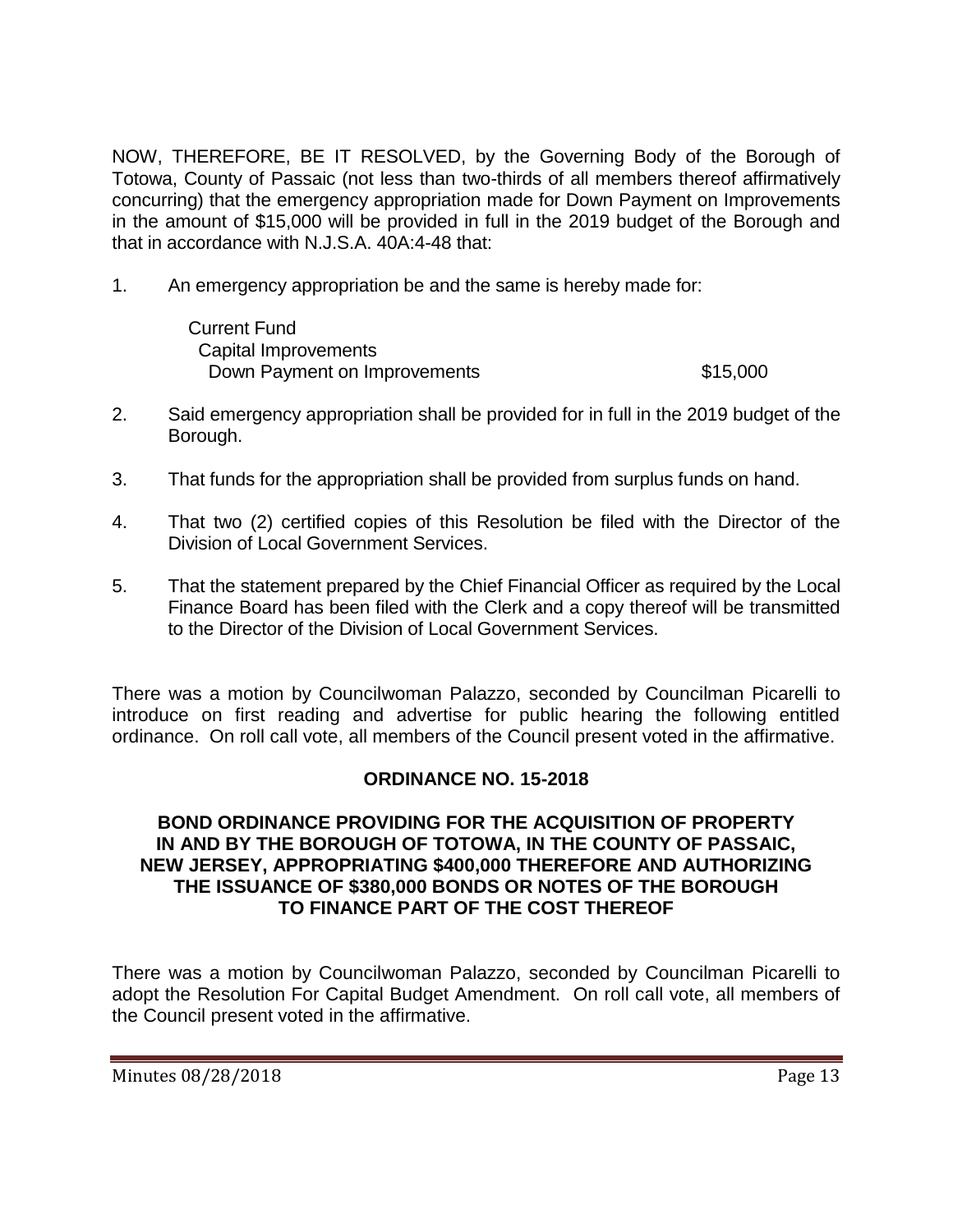There was a motion by Councilwoman Palazzo, seconded by Councilman Picarelli to introduce on first reading, refer to the Planning Board for their review and approval and advertise for public hearing the following entitled ordinance. On roll call vote, all members of the Council present voted in the affirmative.

### **ORDINANCE NO. 16-2018**

#### **AN ORDINANCE TO AMEND THE CODE OF THE BOROUGH OF TOTOWA CHAPTER 415 ENTITLED "ZONING AND LAND USE", PART 4, "ZONING", ARTICLE XXIV, "CONDITIONAL USES", SUB-SECTION 190(A) ENTITLED "SMOKE SHOPS" TO INCLUDE A NEW SUB PARAGRAPH 7**

There was a motion by Councilwoman Palazzo, seconded by Councilman Picarelli to approve the Application For Social Affair Permit from the State Of New Jersey Division Of Alcoholic Beverage Control for the Totowa Borough Republican Club for Sunday, September 9, 2018 from 12:00 – 8:00 p.m. to be held at the recreational areas at The PAL. On roll call vote, all members of the Council present voted in the affirmative.

There was a motion by Councilwoman Palazzo, seconded by Councilman Picarelli to approve Raffle License Application No. 2101 for Lincoln Fire Company for an Off-Premise 50/50 to be held on October 13, 2018 at The Elks Lodge. On roll call vote, all members of the Council present voted in the affirmative.

There was a motion by Councilwoman Palazzo, seconded by Councilman Picarelli to approve Raffle License Application No. 2102 for DePaul Diocesan High School Parents Association for an On-Premise 50/50 to be held on September 20, 2018 at The Barnyard. On roll call vote, all members of the Council present voted in the affirmative.

There was a motion by Councilwoman Palazzo, seconded by Councilman Picarelli to approve Raffle License Application Nos. 2103 & 2104 for Helpful Hands Northeast Regional Early Intervention Collaborative, Inc. for a Casino Night and Off-Premise 50/50 to be held on November 3, 2018 at The Bethwood. On roll call vote, all members of the Council present voted in the affirmative.